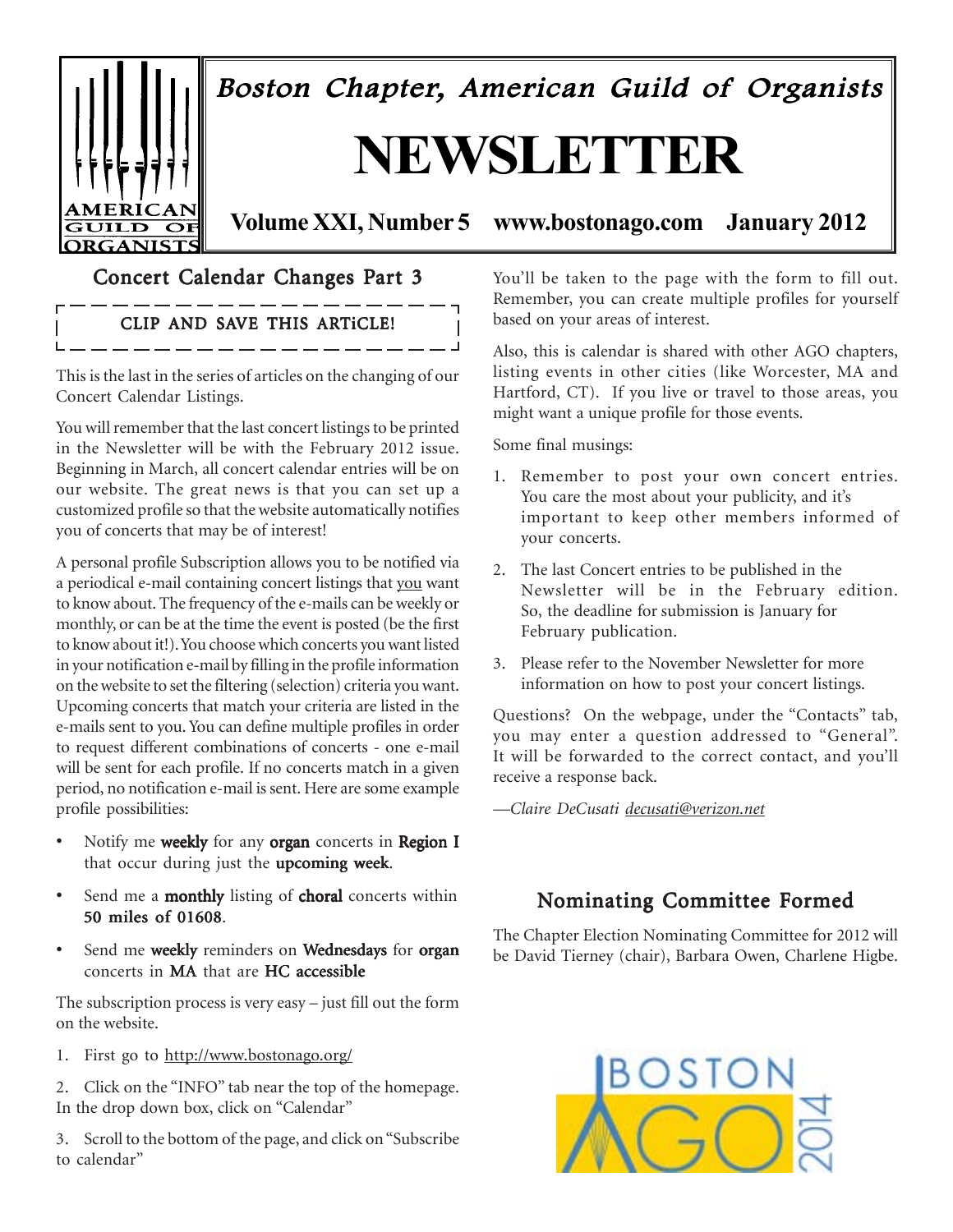#### PAGE 2 BOSTON/AGO Newsletter

### Dean's Message

In this month named for the god Janus, I turn one face toward 2012 and the other back to 1912. A century ago...

- The Kotzschmar Memorial Organ in Portland, Maine was dedicated.
- "In the Garden" and "The Old Rugged Cross" were written.
- Rudolph Wurlitzer retired at age 81, but his sons carried on the family business.
- Gustav Malher died at age 50, and his 9th Symphony was premiered in Vienna.
- Virgil Fox was born, as were Sir Georg Solti, John Cage, Alfred Deller, Gene Kelly, and my own grandparents.
- Louis Vierne completed his Third Symphony for organ.
- Maurice Ravel's "Daphis & Chlöe", starring ballet legend Nijinsky, had its first performance.

Who and what will 2012 bring? What will we bring to 2012?

In the words of columnist Ellen Goodman, "We spend January 1 walking through our lives, room by room, drawing up a list of work to be done, cracks to be patched. Maybe this year, to balance the list, we ought to walk through the rooms of our lives... not looking for flaws, but for potential."

In this new year, may we take a moment to cherish our potential for bringing moments of beauty, acts of kindness, and words of hope into our own corners of the world.

Peace,

*—Vickie Wagner, Dean*

### **Executive Committee Meetings**

**Tuesdays** at United Parish, 210 Harvard St., Brookline (near Coolidge Corner) 7-9 pm Jan 24 March 6 June 5

Executive committee meetings are open to all Chapter members.

Newsletter of the Boston Chapter, American Guild of Organists Published 10 times a year, September-June.

Mailed at standard mail rates from Boston MA. Boston Chapter/AGO c/o Timothy Hughes, Membership Secretary 247 Washington St #24, Winchester MA 01890.

Copyright © 2012, Boston Chapter, American Guild of Organists

### *Boston Chapter AGO Officers 2011-2012*

| Dean                                                                   | Victoria Wagner                                 |  |  |  |  |
|------------------------------------------------------------------------|-------------------------------------------------|--|--|--|--|
| <u>vwag@aol.com</u>                                                    | 617-522-0510                                    |  |  |  |  |
| Sub-Dean<br>dan.mckinley@ctr-anglican.org 978-774-3163                 | Dan McKinley                                    |  |  |  |  |
| Treasurer                                                              | Joel Davidson                                   |  |  |  |  |
| JDavid3537@aol.com                                                     | 617-319-9615                                    |  |  |  |  |
| Assistant Treasurer                                                    | Douglas Witte                                   |  |  |  |  |
| dnwitte@hotmail.com                                                    | 617-242-0589                                    |  |  |  |  |
| <b>Broadcasts</b>                                                      | Martin Steinmetz                                |  |  |  |  |
| cmsteinmetz@verizon.net                                                | 781-235-9472                                    |  |  |  |  |
| Chaplain                                                               | Rev. Todd Miller<br>617-527-2790                |  |  |  |  |
| Competitions                                                           | David Baker                                     |  |  |  |  |
| dgb137@mac.com                                                         | 617-367-4260                                    |  |  |  |  |
| Examinations                                                           | Glenn Goda                                      |  |  |  |  |
| glenngoda1545@aol.com                                                  | 617-442-7079                                    |  |  |  |  |
| Library                                                                | Barbara Owen                                    |  |  |  |  |
| <u>owenbar@juno.com</u>                                                | 978-465-2068                                    |  |  |  |  |
| Membership Secretary                                                   | Timothy Hughes                                  |  |  |  |  |
| thughes $56@$ comcast.net                                              | 781-369-1905                                    |  |  |  |  |
| Membership Committee<br>jlgreen@green-associates.com 617-482-3044      | Judy Green                                      |  |  |  |  |
| Newsletter                                                             | Jim Swist                                       |  |  |  |  |
| jimswist@gmail.com                                                     | 781-799-0286                                    |  |  |  |  |
| Organ Advisory                                                         | Richard Hill                                    |  |  |  |  |
| smhill42ne@earthlink.net                                               | 508-238-6081                                    |  |  |  |  |
| Placement                                                              | Janet Hunt                                      |  |  |  |  |
| janet.hunt@sjs.edu                                                     | 617-202-5241                                    |  |  |  |  |
| Professional Development                                               | Charlene Higbe                                  |  |  |  |  |
| $\text{cthigbe}(a)$ aol.com                                            | 617-495-4518                                    |  |  |  |  |
| Recording Secretary                                                    | Nancy Timmerman                                 |  |  |  |  |
| nstpe@hotmail.com                                                      | 617-266-2595                                    |  |  |  |  |
| Registrar                                                              | Mark Slawson                                    |  |  |  |  |
| lmark.slawson@gmail.com                                                | 617-835-5189                                    |  |  |  |  |
| <i>SPAC</i>                                                            | Martin Steinmetz                                |  |  |  |  |
| emsteinmetz@verizon.net                                                | 781-235-9472                                    |  |  |  |  |
| Substitutes                                                            | Joshua T. Lawton                                |  |  |  |  |
| jtlawton@mac.com                                                       | 617-926-1042                                    |  |  |  |  |
| YOI                                                                    | Brandon Santini                                 |  |  |  |  |
| bsantini $86$ @gmail.com                                               | 781-331-0930                                    |  |  |  |  |
| sbudwey@hotmail.com                                                    | Stephanie Budwey                                |  |  |  |  |
| Auditors<br>darylbichel@aol.com                                        | Daryl Bichel<br>617-312-8328<br>Claire Decusati |  |  |  |  |
| decusati@verizon.net                                                   | 781-582-8722                                    |  |  |  |  |
| Region I Councillor                                                    | Cheryl Duerr                                    |  |  |  |  |
| clduerr@gmail.com                                                      | 781-860-8893                                    |  |  |  |  |
| District Convener                                                      | Robert Browne                                   |  |  |  |  |
| rbrownel@capecod.net                                                   | 508-432-7238                                    |  |  |  |  |
| Webmaster                                                              | Mark Nelson                                     |  |  |  |  |
| marknelson@cbfisk.com                                                  | 978-283-1909                                    |  |  |  |  |
| <i>Executive Committee</i>                                             |                                                 |  |  |  |  |
| Kathleen Adams, R. Harrison Kelton,                                    |                                                 |  |  |  |  |
| Christian Lane, Nadia Stevens,                                         |                                                 |  |  |  |  |
| Susan DeSelms, Elisabeth (Buffy) Gray,<br>Carole Lawton, David Tierney |                                                 |  |  |  |  |
| Bryan Ashley, Christine Hogan                                          |                                                 |  |  |  |  |

Harry Huff, Brandon Santini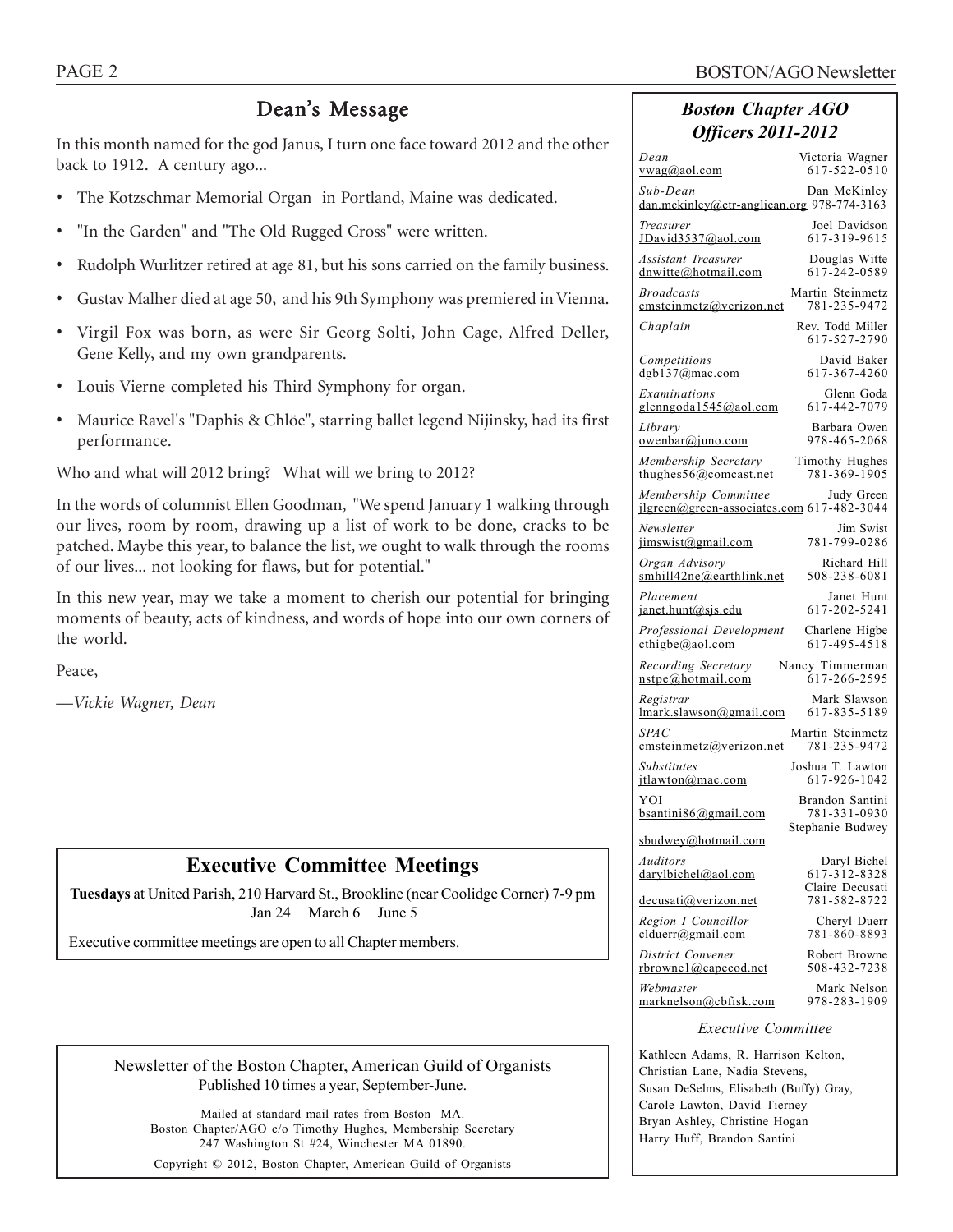### Professional Development Programs

### Round Table Discussions

Come for refreshments and interaction in informal settings. Bring questions, concerns, advice. Bring friends, colleagues, parishioners, clergy, non-AGO members. Snow dates will be announced if needed by e-mail and on www.bostonago.org.

January 10, Tuesday, 7pm: Join Executive Committee member Christine Hogan and professional development committee chair Charlene Higbe to find out "What Am I Worth?" The topic will consider recommended standards for organists' treatment and compensation. Plymouth Congregational Church, 582 Pleasant Street (Route 60), Belmont. Directions: www.plymouthchurch.net/for-visitors

January 22, Sunday, 1:30pm: Celebrate Chinese New Year and Year of the Dragon with a buffet lunch (\$19.50) and shop talk led by Dean Vickie Wagner at Changsho Restaurant, 1712 Massachusetts Avenue, Cambridge, between Harvard & Porter Squares. Free parking across Mass. Ave. Bus lines #77, Arlington Heights/Harvard Sq.; #83, Rindge Ave./Porter Sq.; #96, Medford Sq./Harvard Sq. Reserve a place through Vickie by Friday, Jan. 20, if possible: vwag@aol.com or 617-522-0510.

January 23, Monday, 7pm: Join Sub-Dean Dan McKinley, Mark Dirksen, Diane Meredith Belcher, Frances Burmeister and other colleagues to discuss topics related to organ and sacred music. Christ the Redeemer Anglican Church, 188 Elliott Street (Rte 62, 1 mile southeast of Rte 128), Danvers. Plenty of parking available at the church. Directions: www.ctr-anglican.org/welcome/directions.html. Commuter rail: take the Newburyport/Rockport Line to Beverly; Dan will arrange to pick you up at the station if you contact him in advance: dan.mckinley @ctr-anglican.org, 978-412-8174, 978-774-3163 x353.

### Employment Issues

February 6, Monday, 7:00-8:15pm. Attorney Victoria Steinberg (law firm Collora LLP, specialist in civil & business litigation and employment law) will speak on employment law, best practices for church-synagogue musicians, legal recourse. She will welcome questions and comments. Free admission. (Snow date: February 13) Boston Marriott Copley Place, 110 Huntington Avenue. Specific conference room number will be posted at the hotel. Paid parking is available at various Back Bay locations. Short walk to hotel from nearby public transportation: Green Line (B, C, D, E) to Copley or Prudential (E); Orange Line to Back Bay; southwest region commuter rail trains to Back Bay.

Merrimack Valley AGO Mini-Convention

The MVAGO 14th Mini-Convention is scheduled for February 25, so put the date on your 2012 calendars now! And tell your students and friends in other chapters too. In the same format as last year's, and in the same place, First Calvary Baptist in North Andover, this will be a very varied program, with something for everybody. After the usual anthem readings, Cheryl Duerr, our Region I Councillor, will lead off to tell us about the AGO Service Playing exam, what it involves and how it can help us to sharpen our skills. Then, our well-known Chapter members and recitalists, John and Carolyn Skelton, will introduce us to some accessible duet repertoire, for both organ four hands (and feet) and organ and piano. After lunch, Richard Bunbury, in a return requested by some of our members, will give us some proven pointers for recruiting and energizing children's and youth choirs. For the final session, we are fortunate to have noted recitalist Joan Lippincott reprise her hymn-playing master-class, highly praised by attendees of the Worcester and Boston Chapters. Flyers and registration forms will be available after Christmas.

Conact person: Barbara Owen, owenbar@juno.com

### What Happens Then?

*Das alte Jahr vergangen ist.* It's true. The old year has indeed passed away, both the good and bad parts together. What will you make of the new year? Even if you do nothing to change anything from last year, it will be different in many ways. People will come and go from your life, global and local news will change, and joys and sorrows will play a large part. The passing of a year is significant, not only for what it contained, but for what lies ahead.

As you move into 2012, pay attention to how the year is taking shape. What choices do you need to make regarding music, health, employment, relationships, finances? You may not have complete control of these areas, but how you approach every choice will have an impact on your life.

The AGO mission statement includes the goal "… to provide a forum for mutual support, inspiration, education, and certification of Guild members." There are amazing opportunities offered by our Chapter to learn, discuss, and promote the music with which we fill our lives. Stretch your boundaries this year, whether by attending more programs, volunteering for the 2014 Convention, or saying "yes" to a nomination for BAGO leadership.

Then, when December rolls around again, *das alte Jahr* will surprise you with its goodness.

*—Dan McKinley, Sub-Dean*

*—Charlene Higbe, Chair, Professional Development Committee*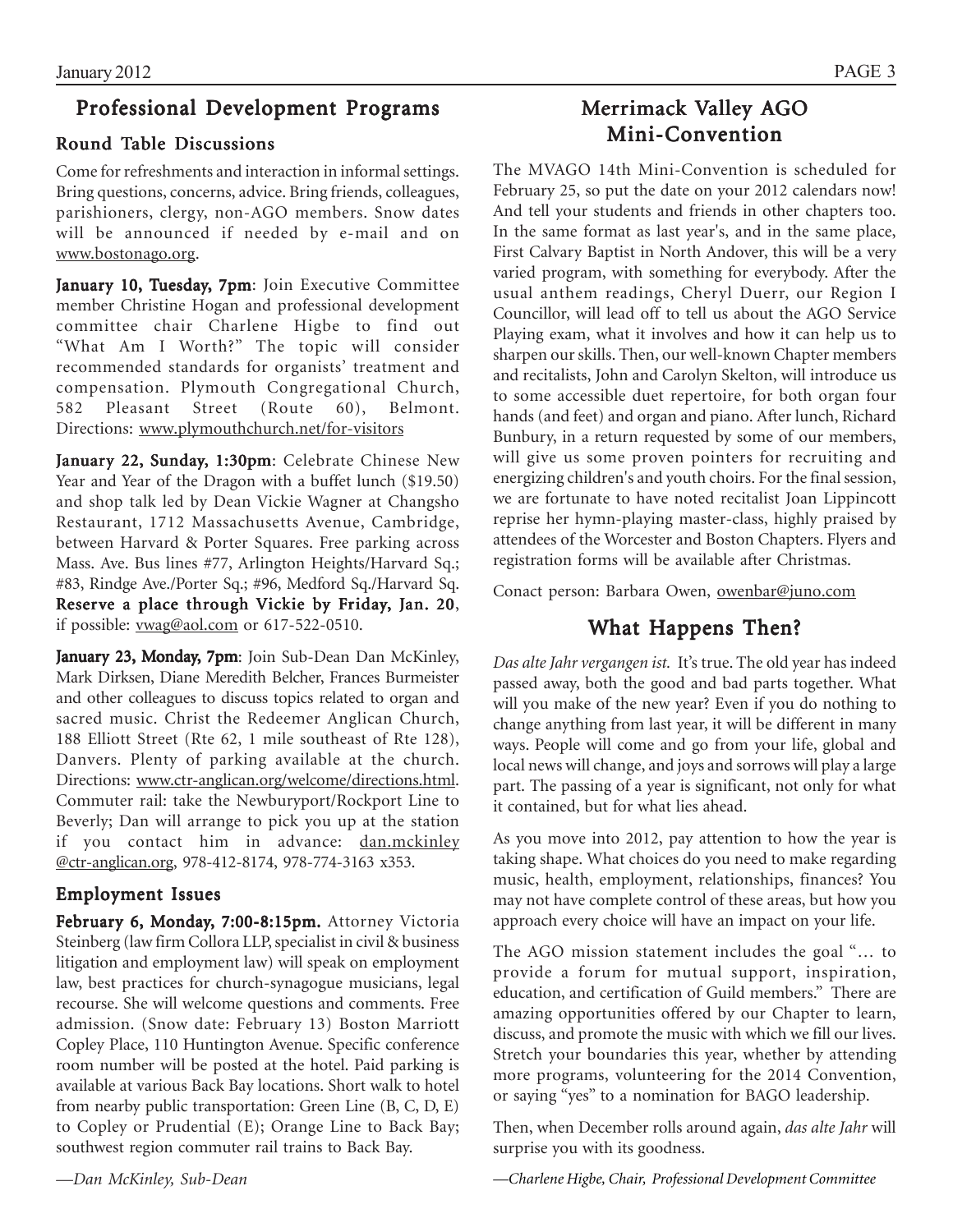### **BOSTON/AGO CONCERT CALENDAR**

#### Saturday, December 31 5:00 pm

Choir of the Church of the Advent (Dwyer, *dir;* Wood, *dir/org*): Lessons & Carols for Christmastide: Darke, Dove, Poulenc, Lassus, Lukaszewski, Ord, Leighton, Tallis, Weelkes, Wilcox, Whitacre. Church of the Advent, 30 Brimmer St, Boston. 617-523-2377 x141 Donation h

#### 10:00 pm

Richard Clark, Janet Hunt, Peter Krasinsky, organ: BAGO "First Night" Organ Recital. Arlington St Church, Arlington & Boylston Sts, Boston. www.firstnight.org 1st Night Button  $(\$18)$   $\Box$ 

#### Tuesday, January 3, 2012 12:15 pm

Trium Vocal Ensemble: "Love Came Down": Johnson, Willaert, Cornysh, Holst. King's Chapel, 58 Tremont St, Boston. 617-227-2155 Donation \$3 因 kings-chapel.org

#### 6:00 pm to 9:00 pm

Youth pro Musica (Barney/ Hagar-McKee, *dirs*) Auditions. First Unitarian Society in Newton, 1326 Washington St, West Newton MA. 617-666-6087 youthpromusica.org

#### Friday, January 6 12:15 pm

Amanda Mole, organ. Trinity Church, 206 Clarendon St, Boston. 617-536-0944 Don \$5 因

#### 6:30 pm

Choir of the Church of the Advent (Dwyer & Wood, *dir/org*): Solemn Mass of the Epiphany: Victoria, Lassus, Dove, Monk. Church of the Advent, 30 Brimmer St, Boston. 617-523-2377 x141 Donation h theadventboston.org

### Saturday, January 7

3:00 pm

Ensemble 44: "Mary, Madonna, Heavenly Queen": Hildegard of Bingen, Francesca Caccini; Elizabethan dance music, divisions on *Greensleeves.* Steinert Building, 162 Boylston St, Boston.

#### 7:00 pm

Green Mountain Project: "Monteverdi Vespers" St Paul Church, Bow & Arrow Sts, Cambridge. 617-491-8400 \$50 因 greenmountainproject.com

#### 8:00 pm

Synthia Sture, piano; cello. St Paul's Episcopal Church, 27 Washington St, Malden MA. 781-324-9544 \$12 online/\$15 door firebrandconcertseries.com

#### Sunday, January 8 3:00 pm

St Paul Parish Adult Choir, (Wessler, *dir*; Pattavina, *org*): Lessons & Carols for the Feast of the Epiphany. St Paul Church, Bow & Arrow Sts, Cambridge. 617-491-8400 Free **b** 

#### 3:00 pm

Ensemble 44: *See Saturday, January 7 at 3:00 pm.* Loring Greenough House, Jamaica Plain, MA. [5]

#### Monday, January 9

6:00 pm to 9:00 pm Youth pro Musica Auditions. *See Tuesday, January 3 at 6:00 pm.*

#### Tuesday, January 10 12:15 pm

Solar Winds Quintet: Coleman, Parker, Turrin. King's Chapel, 58 Tremont St, Boston. 617-227-2155 Donation \$3 h kings-chapel.org

#### Friday, January 13 12:15 pm

Lee Ridgway, organ. Trinity Church, 206 Clarendon St, Boston. 617-536-0944 Don \$5  $\Box$ 

#### Tuesday, January 17 12:15 pm

George Sargeant, organ: Works based on spirituals by Hailstork, Hurd, Behnke. King's Chapel, 58 Tremont St, Boston. 617-227-2155 Donation \$3 因 kings-chapel.org

#### Friday, January 20

12:15 pm

Stuart Forster, organ. Trinity Church, 206 Clarendon St, Boston. 617-536-0944 Don \$5 **A** 

#### Saturday, January 21 2:00 pm

Vox Lucens (Lane, *dir*): Tomás Luis de Victoria Music for Christmas & Epiphany. Church of Our Savior, 21 Marathon St, Arlington MA. 978-897-5372 Donation

### Sunday, January 22

4:30 pm Woosug Kang, organ: Prelude Recital: Tournemire, Widor, Mews, Howells. 5:00 pm Choir of the Church of the Advent (Dwyer, *dir;* Wood, *dir/org*): Solemn Evensong & Benediction: Byrd. Church of the Advent, 30 Brimmer St, Boston. 617-523-2377 x141 Donation **A** 

#### 5:00 pm

King's Chapel Choir (Christensen, *dir*): A Baltic Cruise: Music from Sweden, Finland, Estonia, Latvia, Poland: Pärt, Kreek, Sisask, Lindberg, Sawa, Mäntyjärvi. King's Chapel, 58 Tremont St, Boston. 617-227-2155 Don \$12/10 | A

#### Tuesday, January 24 12:15 pm

Jodi Hagen, violin; Heinrich Christensen, organ: Vivaldi "Winter"; Bach, Rheinberger. King's Chapel, 58 Tremont St, Boston. 617-227-2155 Donation \$3 **A** kings-chapel.org

### Friday, January 27

12:15 pm Nathanial Gumbs, organ. Trinity Church,

206 Clarendon St, Boston. 617-536-0944 Don \$5 | A

#### 8:00 pm

Pamela Dellal, mezzosoprano; El Dorado Ensemble; Wendy Gillespie, violas da gamba: Music from the Courts of Henry VIII & Elisabeth I: Ferrabosco I, van Wilder, Byrd, Parsons, others. Lindsay Chapel, First Church Congregational, 11 Garden St, Cambridge. 617-776-0692 \$22/17

#### Saturday, January 28 8:00 pm

Exsultemus: Music for Voices & Brass from Italy & Germany. University Lutheran Church, 66 Winthrop St, Cambridge. 857-998-0219 \$35,25,15 -\$5 sts,srs exsultemus.org

#### Sunday, January 29 1:30 pm

James Liu, baritone; Mark Whitlock, piano: Schumann. First Church in Boston, 66 Marlborough St, Boston. 617-267-6730 Donation  $\boxed{6}$ firstchurchbostonmusic.org

#### 3:00 pm

El Dorado Ensemble. *See Friday, January 27 at 8:00 pm.* Somerville Museum, Central St at Westwood Rd, Somerville MA. 617-666-9810 \$17/12 sts, srs, Museum members

#### 3:00 pm

Neil Cockburn, organ. College of the Holy Cross, St. Joseph Memorial Chapel, One College Street, Worcester MA. 508-793-2296 Free **b** 

#### 3:00 pm

Exsultemus: Music for Voices & Brass from Italy & Germany. First Lutheran Church, 299 Berkeley St, Boston. 857-998-0219 \$35,25,15 -\$5 sts,srs exsultemus.org

#### 3:00 pm

Brian Jones, organ. St Paul Church, Bow & Arrow Sts, Cambridge. 617-491-8400 Donation **b**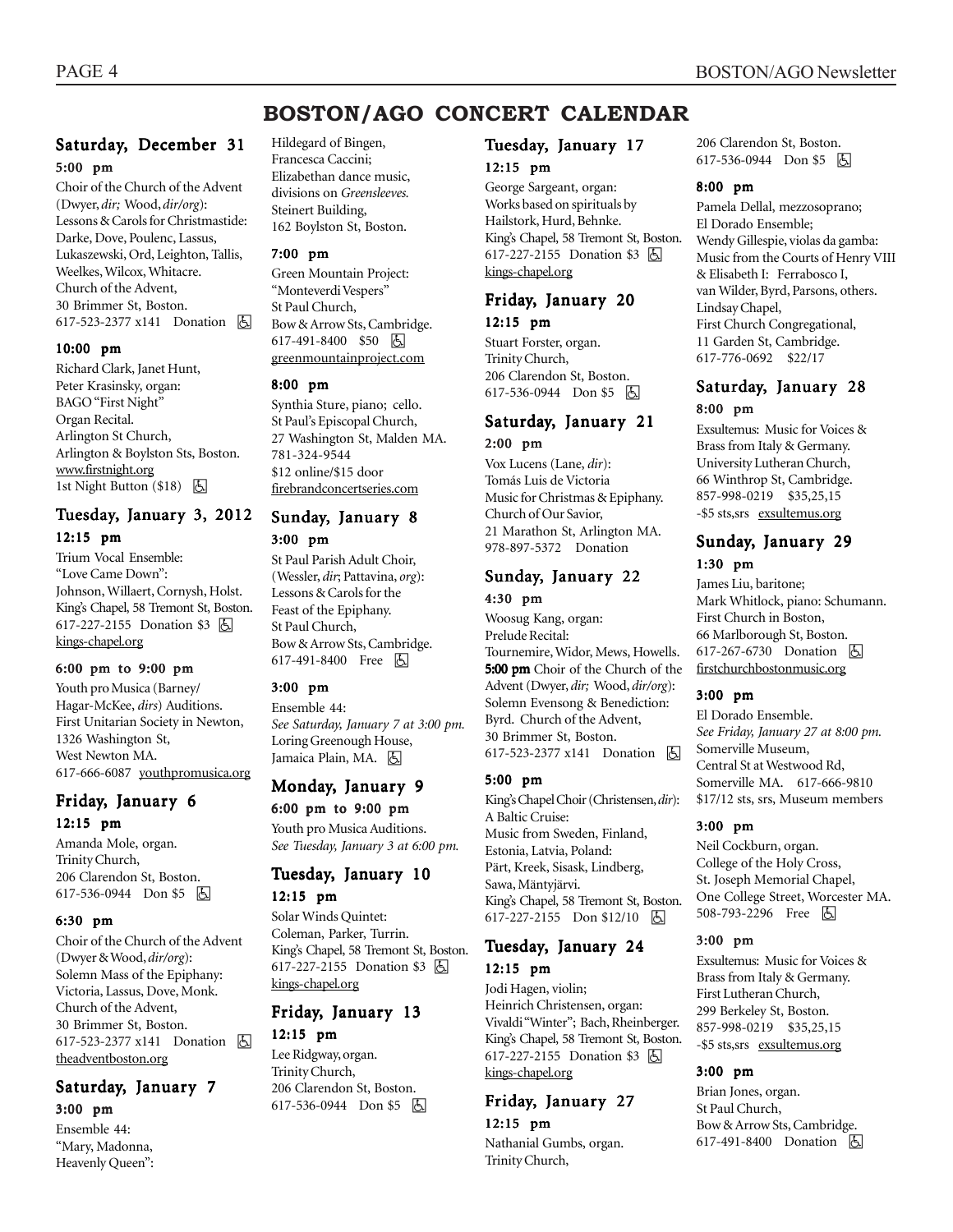#### 3:30 pm

George Li, piano. Meetinghouse of the First Universalist Society in Franklin, 262 Chestnut St, Franklin MA. 508-520-9238 \$18/12(60+) & \$7(13-19), music sts & under 13 free liveartsinfo@gmail.com

#### 4:00 pm

Harvard University Choir, Soloists, Orchestra. World premiere of John Austin church opera *Heloise & Abelard.* Memorial Church, One Harvard Yard, Cambridge. 617-495-8597 Donation memorialchurch.harvard.edu

#### 4:00 pm

Steven Young, organ: Bach, Bruhn, Böhm, Mendelssohn, Wadsworth. Chapel of Mary, Stonehill College. 508-565-1487 Donation  $\Box$ 

#### Tuesday, January 31 12:15 pm

Carson Cooman, organ: Asplund, Bell, Bédard, Pinkham. King's Chapel, 58 Tremont St, Boston. 617-227-2155 Donation \$3 囚 kings-chapel.org

#### Friday, February 3 12:15 pm

Harold Stover, organ. Trinity Church, 206 Clarendon St, Boston. 617-536-0944 Don \$5 因

#### Sunday, February 5 4:00 pm

Christ Church Evensong Choir (Forster, *dir/org*): Choral Evensong: Hassler, Leighton, Mozart, Holst, Gibbons. Christ Church, Zero Garden St, Cambridge. 617-876-0200 Donation **b** ccambridge.org

#### Friday, February 10 12:15 pm

Michael Smith, organ. Trinity Church, 206 Clarendon St, Boston. 617-536-0944 Don \$5 | A

#### 8:00 pm

Schola Cantorum of Boston (Jodry, *dir*); Sacred motets & secular chansons:

di Lasso, de Rore, others. Church of St John the Evangelist, 35 Bowdoin St, Boston. 401-274-5073 \$25/20/7 ScholaCantorumBoston.com

#### Saturday, February 11 8:00 pm

Schola Cantorum.

*See Friday, November 18 at 8:00 pm.* Cathedral of St John, 271 N Main St, Providence RI.

### Friday, February 17

12:15 pm

Anthony Hammond, organ. Trinity Church, 206 Clarendon St, Boston.  $617-536-0944$  Don \$5  $\boxed{6}$ 

#### Sunday, February 19 3:00 pm

Seraphim Singers (J Lester, *dir*); H Christensen & G Goda, organ: La variété française: Music for 2 organs & choir: Vierne, Langlais, Dupré, Messiaen. Mission Church, 1545 Tremont St, Boston. 617-926-0126 \$20/15 因

#### 3:00 pm

Mark Dwyer, organ. St Paul Church, Bow & Arrow Sts, Cambridge. 617-491-8400 Donation **A** 

#### 5:00 pm

Rafael Popper-Keizer, cello; Heinrich Christensen, organ: Dupré, Pinkham, Lisa Bielawa, Steven Laven, Niels la Cour. King's Chapel, 58 Tremont St, Boston. 617-227-2155 Don \$12/10 | A

#### Wednesday, February 22 6:30 pm

Choir of the Church of the Advent (Dwyer, *dir;* Wood, *dir/org*): Solemn Liturgy of Ash Wednesday: Byrd, Purcell, Allegri; plainsong. Church of the Advent, 30 Brimmer St, Boston. 617-523-2377 x141 Donation **b** 

#### Friday, February 24 12:15 pm

George Sargeant, organ. Trinity Church, 206 Clarendon St, Boston. 617-536-0944 Don \$5  $\Box$ 

#### Sunday, February 26 3:00 pm

#### John Grew, organ. College of the Holy Cross, St. Joseph Memorial Chapel, One College Street, Worcester MA. 508-793-2296 Free h

#### 3:00 pm

Richard Clark, organ. St Paul Church, Bow & Arrow Sts, Cambridge. 617-491-8400 Donation  $\Box$ 

### St Thomas Choir School Open House

The Choir School will host an Open House for musicians, clergy and families on Sunday, February 19th. As you may know, boys in the Choir School come from across the United States and we would welcome anyone from the area who may enjoy a visit. For more information, contact:

Ruth S. Cobb Director of Admissions & Alumni Relations Saint Thomas Choir School 202 West 58th Street; New York, NY 10019 212-247-3311, Ext. 304 www.choirschool.org

### Choral Score Added to Couperin **Mass Movement**

BAGO member Paul Cienniwa's SATB choral edition of the first Kyrie from François Couperin's *Messe pour les Couvents* has been released by Thorpe Music Publishing Company. Based on the solo organ work, the editor has added the words of the "Kyrie" to Couperin's contrapuntal organ writing. All of Couperin's original notes are maintained in the choral parts, and the keyboard reduction is Couperin's original organ composition. This practical and versatile edition provides several performance options that include chorus alone, or organ alone, or organ and chorus together, or organ followed by chorus, etc. To request a sample copy, e-mail Paul: pcienniwa@gmail.com.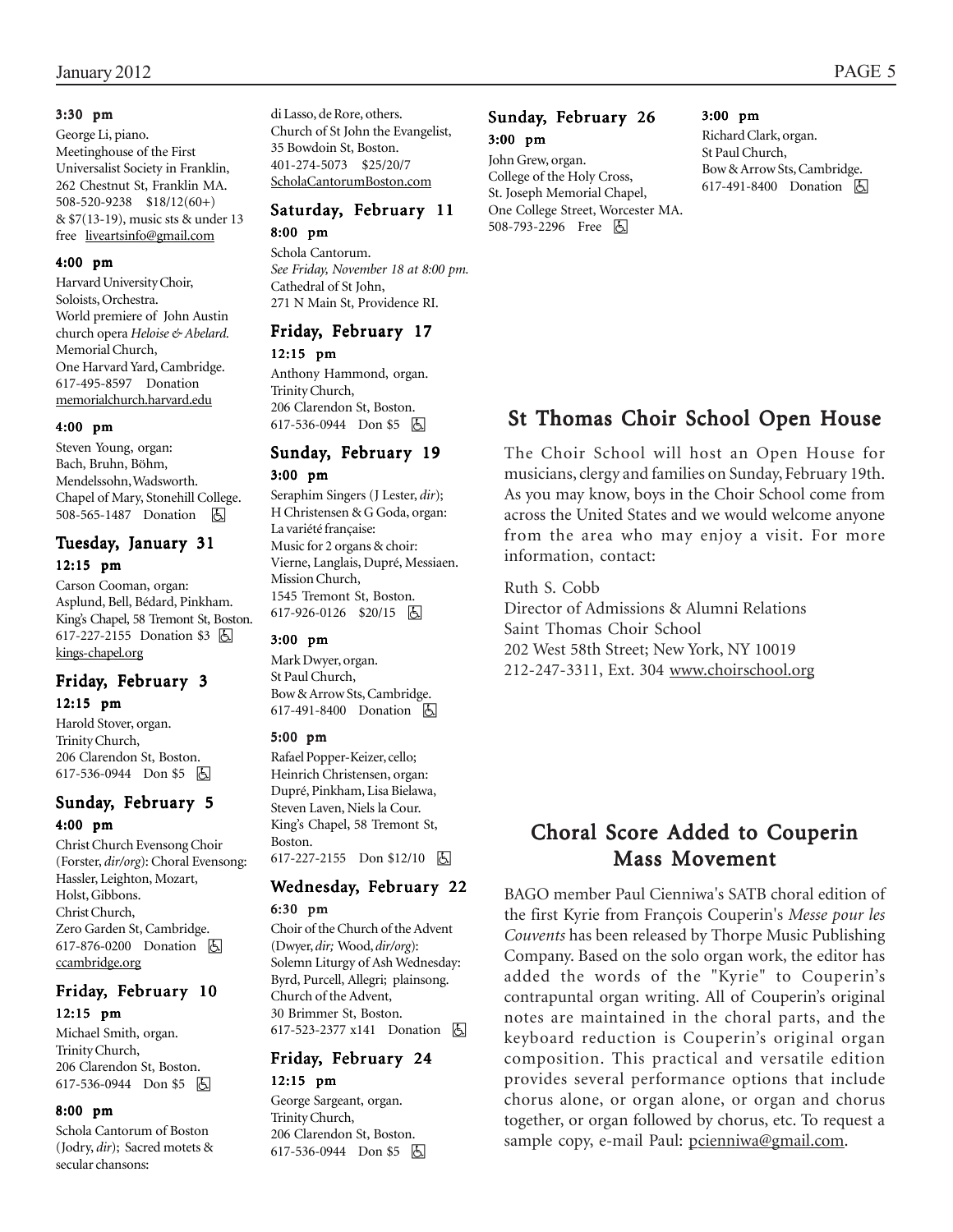### Youth pro Musica News

### YpM January Auditions for 2012 Spring programs

Youth pro Musica invites boys (changed and unchanged voices) and girls ages 8 to 18 to audition for its 2012 Spring season. YpM offers three choral programs for young singers:

- Training Chorus: Girls and boys, approximately grades 3 5 Rehearsal: Tuesday, 4:30 - 5:30 pm
- Repertory Chorus: Girls and boys with unchanged voices, approximately grades 5 - 8 Rehearsal: Tuesday, 6:00 - 7:30 pm
- High School Chorale: Girls grades 9 12, boys with changed voices through grade 12 Rehearsal: Tuesday, 7:45 - 9:15 pm

Auditions are by appointment with our Artistic Director, Robert Barney, and take approximately 15 minutes. Formal musical training is not a prerequisite for the younger singers, but some prior musical experience is necessary for admittance to the high school division. The divisions of the chorus often perform together. All auditions and most rehearsals take place at the First Unitarian Society in Newton, located at 1326 Washington Street in West Newton.

YpM's Training Chorus is a small, nurturing ensemble for younger singers in grades 3 - 5. Training Chorus Director Brian Hagar-McKee brings a wealth of talent and experience in teaching music to young children. He currently teaches Chorus and General Music at the Sprague Elementary School in Wellesley, MA, and has served on staff for YpM's summer program and at the Treble Chorus of New England.

AUDITION DATES/TIMES for all choral groups :

Tuesday, January 3, 2012 6-9 PM Monday, January 9, 2012 6-9 PM

For more information: 617-666-6087 or auditions@youthpromusica.org

#### YpM Summer Week, August 20-24

The response to our first ever YpM Summer Week was overwhelmingly positive. We are pleased to announce that registration for our 2012 program opened at the beginning of December. Singers join their YpM friends for a week of music-making, learning and fun. Classes are offered in vocal technique, diction and music theory. The week culminates with an informal concert at Second Church in Newton on Friday evening, a preview of repertoire planned for the 2012-2013 season. E-mail auditions@youthpromusica.org or call 617-666-6087 for information. Sign up by Jan. 30 and pay \$225. (Tuition will be \$250 after that date.)

### Looking for the Sub List?

Effective with the previous issue, the sub list is no longer printed in the Newsletter. It is only available on our website www.bostonago.org in the members area.

This will allow us to put more information into the list and update it in a more timely manner. It will also save us duplicate effort.

Contact Joshua Lawton if you have any questions.

### Organ Library Holiday Closure

Please note that BAGO Organ Library at B.U. will be closed from December 23 to January 3.

### Next Deadline: January 10 for February 2012 Issue

Please send all notices, news, and articles to:

Jim Swist, 34 Jason Street #2, Arlington MA 02476 Or e-mail to jimswist@gmail.com (please no phone calls) (inline mail text or .doc/.pdf file attachment)

Include: day, date, time, brief description of program, location, address, phone number, price (or donation/free) and whether handicap-accessible.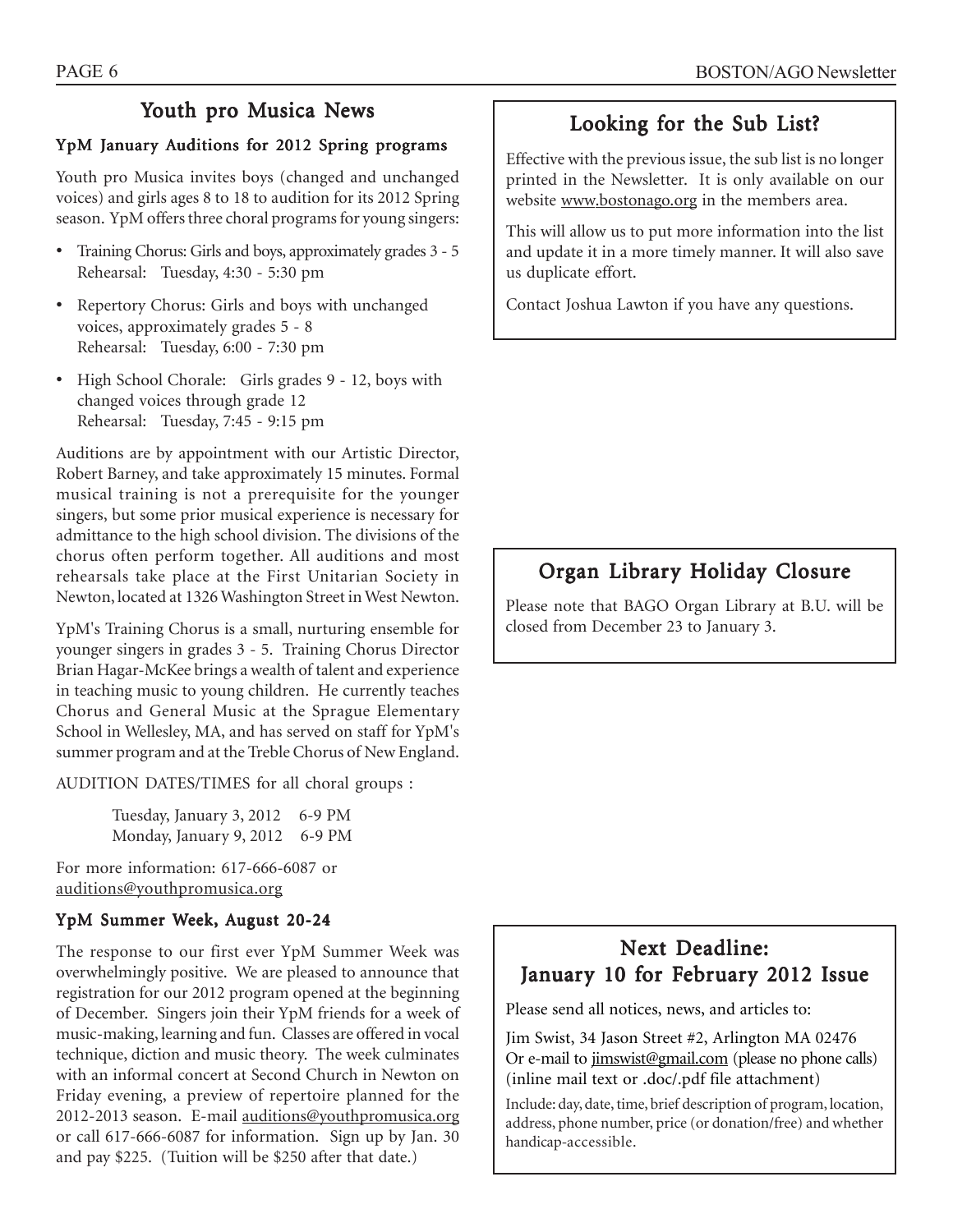### **PLACEMENT JANUARY, 2012**

The date in brackets following a church's name shows when the church first requested a listing. Salary is income paid by the church. Services such as funerals (fn) and weddings (wd) with additional fees are estimated as shown.

| Denomination Hours |           | Location       | Name of Church                       | Organ           | Salary       | Est. Add'l Comp                 |
|--------------------|-----------|----------------|--------------------------------------|-----------------|--------------|---------------------------------|
| Roman Catholic     | 32        | W. Roxbury, MA | St Theresa of Avila Parish [01/12]   | Aeolian-Skinner | \$35,000 to  | 140 fn/25 wd                    |
|                    |           |                |                                      |                 | \$38,000     |                                 |
| Methodist          | 8         | Wakefield, MA  | Wakefield/Lynnfield United Methodist | Allen           | \$10,000     | $4$ fn/2 wd                     |
|                    |           |                | Church [10/11]                       |                 |              |                                 |
| Episcopal          | 10        | Danvers, MA    | Calvary Episcopal Church [08/11]     | Schlicker       | $$12,000$ to | $5 \text{ ft} / 3 \text{ wd}$   |
|                    |           |                |                                      |                 | \$15,000     |                                 |
| Non-               | 13        | Waltham, MA    | Trinity Church [12/11]               | Rodgers         | \$16,000     | $5$ fn/1 wd                     |
| Denominational     |           |                |                                      |                 |              |                                 |
| Episcopal          | $10 - 20$ | Ayer, MA       | St Andrew's Episcopal Church [08/11] | Estey           | \$13,500 to  | 4-6 $fn/2-4$                    |
|                    |           |                |                                      |                 | \$17,000     | wd                              |
| Episcopal          | $20 - 25$ | Beverly Farms, | St John's Episcopal Church [08/11]   | Moller          | \$32,000     | $20 \text{ ft}$ /7 wd           |
|                    |           | МA             |                                      |                 |              |                                 |
| UU                 | $6 - 10$  | Mendon, MA     | Unitarian Congregation of Mendon and | Laws            | $$6,000-$    | Not stated                      |
|                    |           |                | Uxbridge $[12/11]$                   |                 | \$12,000     |                                 |
| <b>UCC</b>         | $8 - 10$  | Nahant, MA     | Nahant Village Church [09/11]        | Hook & Hastings | \$13,500     | $2 \text{ ft}$ / $2 \text{ wd}$ |

#### **ORGANIST/CHOIR DIRECTOR**

Please also see postings at www.bostonago.com for contact information regarding these openings. Some churches here may no longer be receiving names but have not notified placement.

**LISTING YOUR CHURCH ON THIS PAGE** Contact Janet Hunt, Placement Coordinator, at janet.hunt@sjs.edu.

### Richard Bunbury Retirement

### Editorial

Richard R. Bunbury has announced his retirement from St. Theresa of Avila Parish in West Roxbury Massachusetts, where he has served for 32 years as Organist and Music Director. He directed an extensive and highly-regarded program of children's, youth, adult choirs, handbell ensembles, and cantors. He grew up in Savannah, Georgia where he attended Benedictine Military Academy and Armstrong State College. He moved to Boston in 1977 to pursue the M.M. degree at New England Conservatory, and continued his studies at Boston College receiving a M.A. in Pastoral Ministry, and subsequently, a Ph.D. in Music Education at the University of Massachusetts, Amherst. In addition to his church work, he has directed several area choruses including the Simmons College Chorale and the Choral Arts Society. Richard taught at the Boston Conservatory from 1997-2007 before accepting his present position as full-time Lecturer in Musicology and Music Education at the School of Music at Boston University. He has been active in the Boston Chapter AGO and in several other professional organizations, in addition to being a published author, active choral clinician, and recitalist. He has accepted a position as Organist and Choirmaster at St. Dunstan's Episcopal Church in Dover, Massachusetts.

This is a repeat from several years ago, but recent experience seems to indicate that it needs to be said again.

I have been subbing a lot this season and thus have played more organs than usual. None of the instruments I have played was in what I would call excellent condition, and some were borderline unplayable.

The reason stated for this situation is as always – money. Now no one will dispute the financial effects on church budgets from a weak economy and, in many cases, decline in attendance.

However, in my travels not only as an organist, but also as an organ technician, I observe restored and reconditioned buildings, fresh paint, new chapels, grounds and greenery in excellent condition, and so on. But there always seems to be a cry of poverty when it comes to organ repair and maintenance.

It is critical that the music program be represented on finance and/or budgeting committees to fight for its share of the funds. So often this is not the case. And the real risk is that foregoing maintenance usually means that it is even more expensive the next time around - risking the start of a "death spiral" and another pipe organ in the trash. We all need to do everything in our power to prevent this.

*—Jim Swist, Editor*